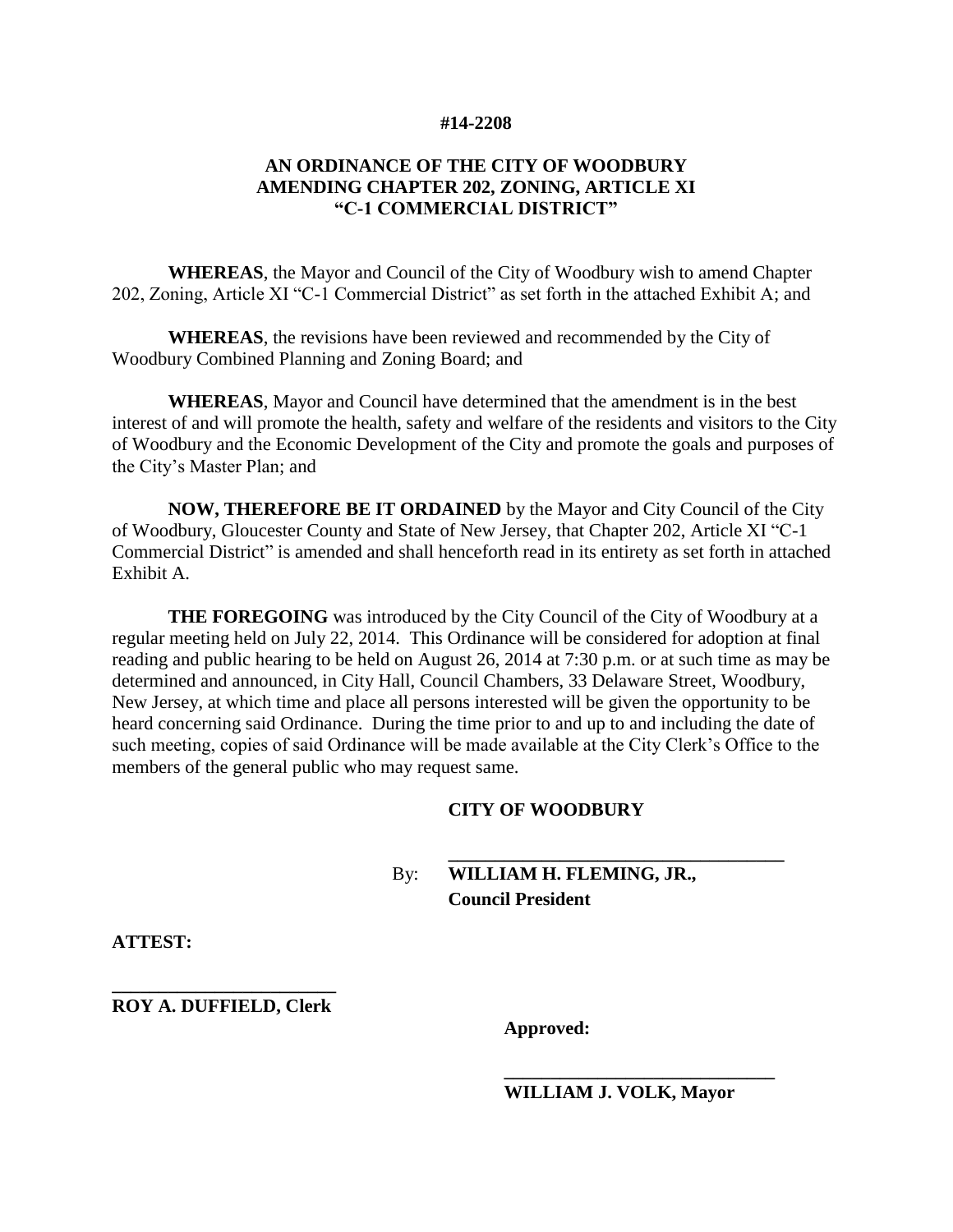# Chapter 202. ZONING

# Article XI. C-1 Commercial Districts

## § 202-56. Applicability of provisions.

The regulations of this article and of § **170-6A** of the Code of the City of Woodbury shall apply in all C-1 Commercial Districts with the exception that properties within the Downtown Business District Redevelopment Area that are to be (re)developed by a "designated redeveloper" shall be exempt from this article and shall follow the Design Standards found in the Redevelopment Plan.

## § 202-57. Use regulations.

- A. Permitted uses. A building may be erected or used and a lot may be used or occupied for any of the following purposes and no other:
	- (1) Bank chartered under state or federal law.
	- (2) Hotel, Bed and Breakfast.
	- (3) Offices of commercial and industrial partnerships, companies or corporations, provided that no warehousing or storage of materials or equipment, including motor vehicles, other than the incidental storage of office supplies or records, shall be permitted.
	- (4) Professional offices.
	- (5) Offices of a public or quasi-public entity.
	- (6) Retail sales, but specifically excluding the sale of new and used motor vehicles in all C-1 Zone Districts and specifically excluding Package Liquor Stores in Historic Districts.
	- (7) Retail services, but not to include drive-in restaurants and specifically excluding: check cashing, pawn shop, bail bonds, cash for gold establishments, gasoline stations, auto body and welding use, and motor vehicle repair.
	- (8) Business services.
	- (9) Residential apartments or condominiums on upper floors only.
	- (10)Mixed Use Buildings, limited to multi-story buildings whereby a permitted commercial ground floor use is combined with upper floor use of either residential or office use and is served by an elevator. Ground floor use must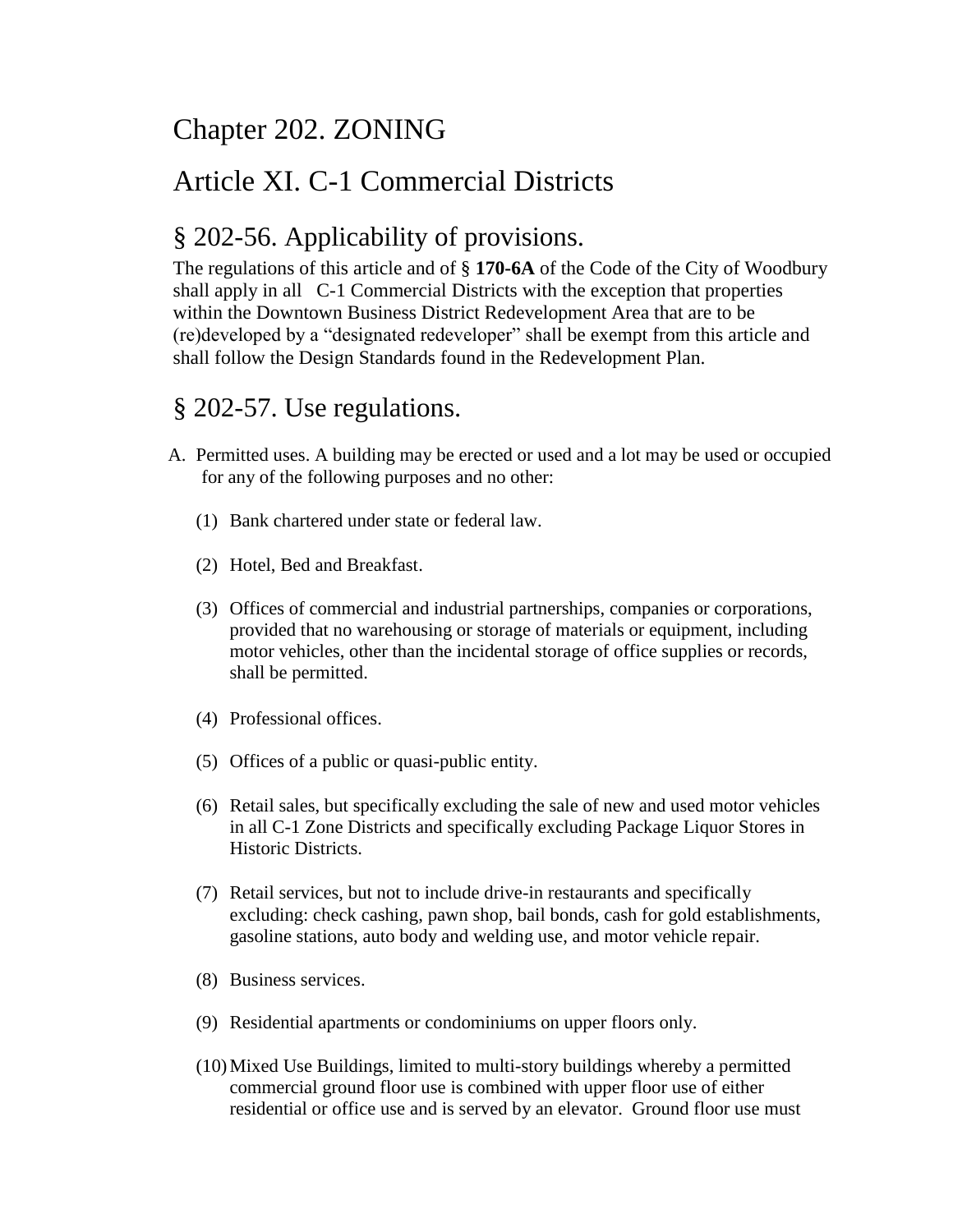provide storefront windows of a minimum of 70% of ground floor façade regardless of use.

- (11)Tattoo and/or piercing establishments, hair, nail, and/or massage salon and spa services subject to all local, county and state regulations and certifications.
- B. Accessory uses. Any of the following uses may be permitted when used in conjunction with a principal use:
	- (1) Signs. **See 202-58J Design Standards**
	- (2) Parking in rear yards only. **See 202-58J Design Standards**
- C. Conditional uses. The following uses may be permitted when authorized as a conditional use by the Planning/Zoning Board.

D.

- (1) Elevator Flats, provided that the following regulations are met:
	- (a) Elevator Flats: a residential building containing two (2) or more dwelling units attached at one or more common roofs, walls, or floors. Typically, the unit's habitable area is provided on a single level with entrances provided from a common corridor. Common lobby elevators are required when more than one story above grade is provided.
	- (b) The use may not have frontage on Broad Street. All frontage and access is from streets secondary to Broad Street.
	- (c) Requirements of the Woodbury Downtown Redevelopment Plan and Form Based Code shall be met. Including:
		- [1] Not more than 5 stories tall.
		- [2] Parking may not abut the primary street frontage
		- [3] Building front shall be oriented to the primary street upon which the structure is sited and there are to be no blank facades.
- (2) Recreational and amusement facilities exclusive of Live Entertainment Facilities, provided that all such uses shall be contained within a building or buildings.
- (3) Live Entertainment Facilities provided the following regulations are met:
	- (a) Live Entertainment as defined in this section shall only apply to music, comedy and poetry performances. Other performance types shall be prohibited,
	- (b) Live entertainment facility must obtain a license from the City of Woodbury to allow live entertainment and said license must be renewed on an annual basis,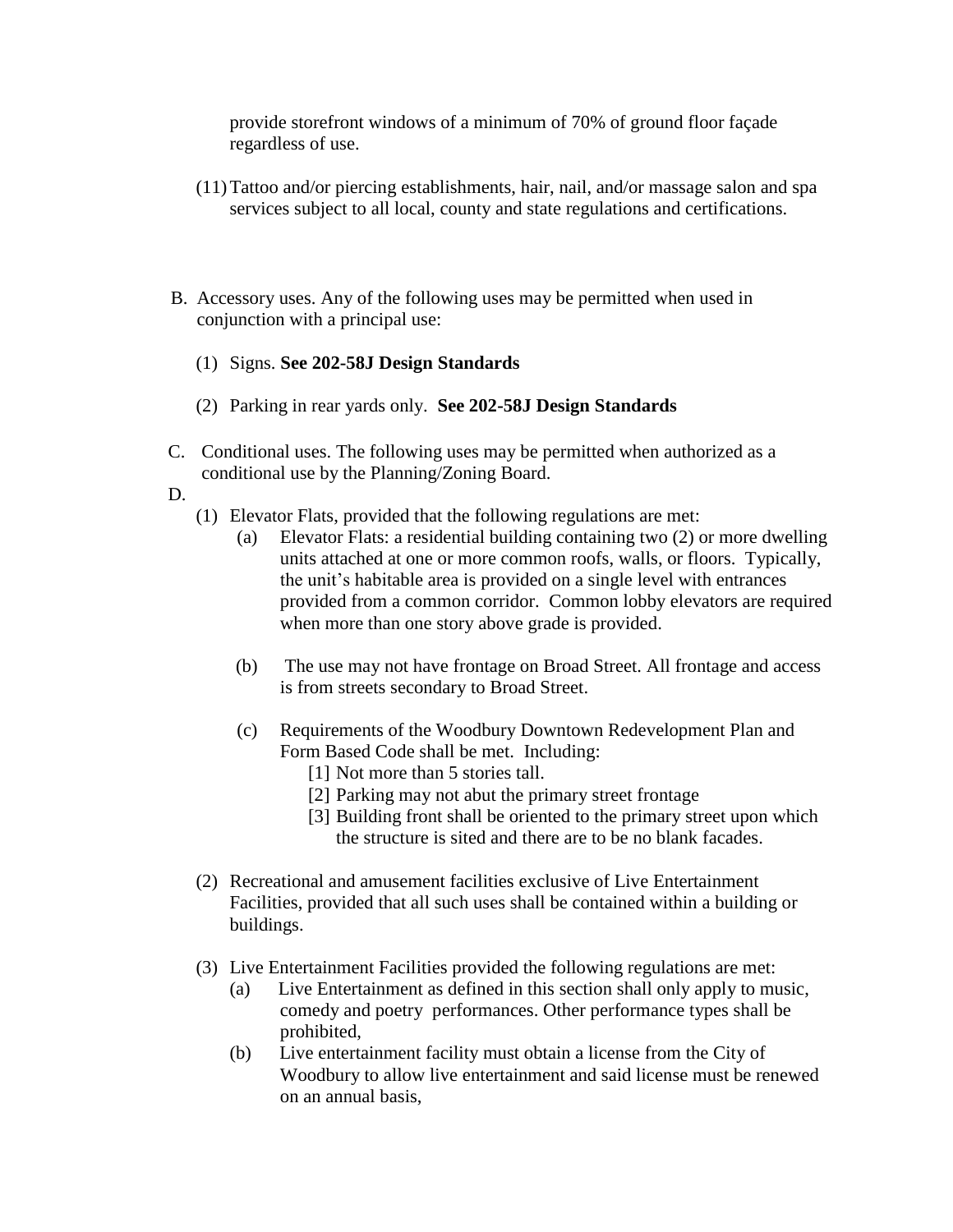- (c) Decibel (noise) levels associated with the establishment must not exceed City of Woodbury standards, found in Chapter 128,
- (d) Hours of operation shall follow City code whereas, all live entertainment, confined to the inside of a building, is limited to 12 midnight,
- (e) All entertainment activities must take place within the building, or attached deck or patio and shall not spill out onto public sidewalks. Entertainment activity on attached deck or patio shall be limited to 10 pm. Sidewalk cafés are permitted subject to Chapter 168,
- (f) Live entertainment establishments must apply to the City for site plan approval to review for such issues as: parking, loading, trash removal, water and sewer connections, signage, lighting, hours of operation, any outdoor uses and anticipated noise levels.
- E. First floor restrictions and design standards. The following regulations apply to the designated areas of the C-1 Districts in the City of Woodbury, as defined below:
	- (1) Purpose. This subsection of the Zoning Ordinance is designed to encourage pedestrian activity in selected portions of the downtown business area by reserving much of the first floor of buildings in these areas for consumeroriented and pedestrian-friendly uses, such as retail sales and services and related uses.
	- (2) Locations of applicability. These regulations shall apply to buildings or land which face public sidewalks along the following street segments:
		- (a) South Broad Street, on the west side, from Delaware Street to W. Barber Ave.
		- (b) South Broad Street, on the east side, from Cooper Street to E. Barber Ave.
	- (3) Permitted uses. **See Above 202-57A**
	- (4) Extent of first floor limitations. A minimum depth of 25 feet inside the building off of the front building face shall be open and clear to view via storefront windows by pedestrians from the public sidewalk. Blinds, shades, or other devices shall not be employed to obscure such visual access, except in the case of retail sales, customary retail displays are permitted. Nothing herein shall be construed to prevent the provision of corridors or passageways providing access to uses in the rear of the first floor, which are not subject to the provisions of this limitation.
	- (5) Facade treatment The design of first floor facades for all buildings, new or renovated, shall be based on serving retail sales or services, with large window areas, large recessed entrances, attractive facade materials, signs and lighting. The following standards shall apply to all applications for facades of buildings in the applicable area:
		- (a) At least 70% of the first floor facade between the heights of two feet and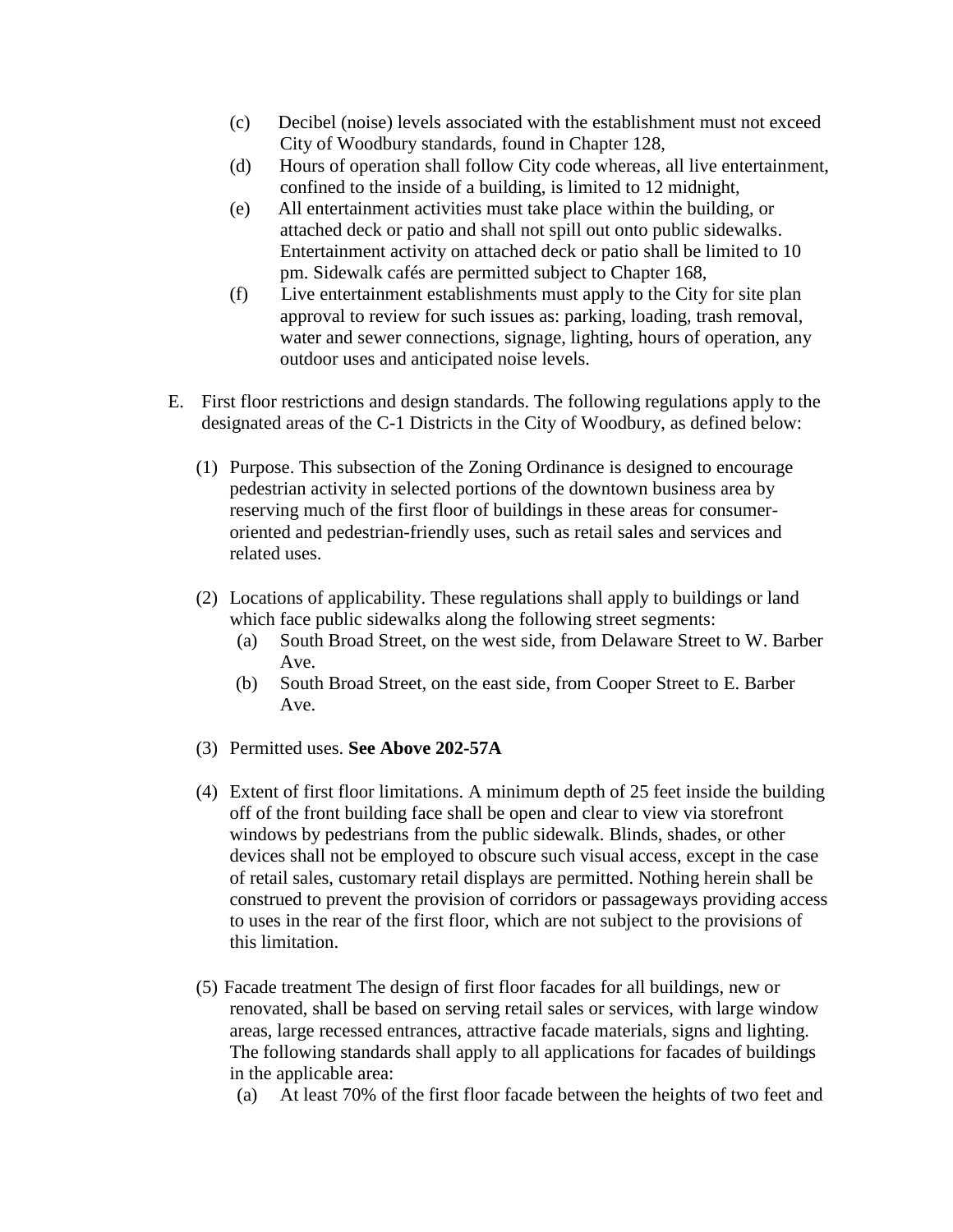10 feet above the walkway grade shall be glazed and transparent.

- (b) Designs shall adhere to the Form Based Code Design Standards.
- (c) New structures shall have a minimum setback adjacent to any street of zero (0) feet and a maximum setback of ten (10) feet.
- (d) Within the Historic District, facade treatment shall be subject to Historic Preservation Commission review and report to the Planning/Zoning Board.

### § 202-58. Area regulations.

The following area and building coverage regulations shall apply to all lots in the C-1 District:

- A. Minimum lot area:
	- (1) Detached building: 6,000 square feet.
	- (2) Semidetached building: 3,500 square feet.
	- (3) Attached building: 2,500 square feet.
- B. Minimum lot frontage:
	- (1) Detached building: 50 feet.
	- (2) Semidetached building: 35 feet.
	- (3) Attached building: 35 feet.
- C. Minimum front yard depth: 0 feet.
- D. Maximum front yard depth: 10 feet.
- E. Minimum side yard width:
	- (1) Detached building: 5 feet for any one yard; 15 feet for the total of both side yards.
	- (2) Semidetached building: 5 feet.
	- (3) Attached building: 0 feet.
- F. Minimum rear yard width: 20 feet.
- G. Maximum lot coverage: 80%
- H. Height Regulations: No building shall exceed 60 feet in height, except for elevator shaft equipment and HVAC related facilities.
- I. Design Regulations: New construction shall conform to the following regulations;
	- (1) Architecture:
		- a) There shall be no blank facades; ground floors shall have a minimum of 70% windows on front facades and 20% windows on ground floor side and rear